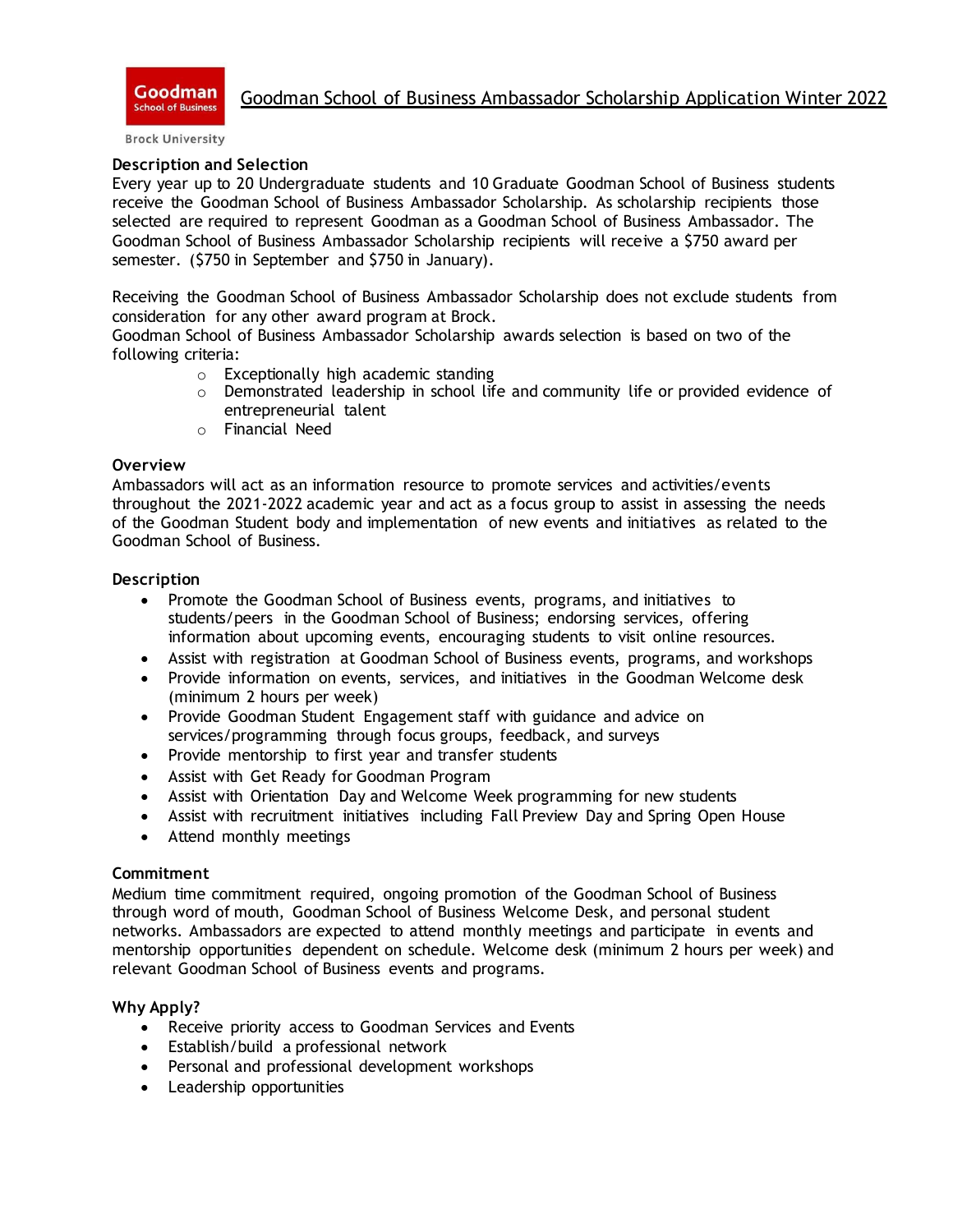

## Goodman School of Business Ambassador Scholarship Application Winter 2022

**Brock University** 

• Ambassadors will be the official greeters of occasional VIP guests of the Goodman School of Business allowing them brief personal one-on-one time with business leaders

### **Application Requirements and Renewal Criteria**

*All Goodman School of Business Ambassador Scholarship applications require*

- 1. 1 copy of a full and complete application
- 2. 1 transcript with the most current grades
- 3. A short 1 minute video explaining why you would like to get involved as a Goodman School of Business Ambassador for the 2021-22 academic year

#### *Conditions of Scholarship*

- Must be an Undergraduate student of the Goodman School of Business entering their  $2^{nd}$ , 3<sup>rd</sup>, 4<sup>th</sup> or 5<sup>th</sup> year of study or Graduate student in their second term of study or higher.
- Students must be registered full time for the 2021-22 school year
	- $\circ$  Please note preference will be given to students who will be on campus from September to April.
- Students are welcome to re-apply the following year if they maintain a 70% average

#### **Application Process**

- 1. Download the application form
- 2. Complete the questions
- 3. Email the application to [gsbengagement@brocku.ca](mailto:gsbengagement@brocku.ca) along with your transcript with most current grades and a short one minute video explaining why you want to get involved as a Goodman School of Business Ambassador

#### **Selection Process**

A special selection committee will review and select recipients. Committee decisions are final. All applications must be complete, or they will be disqualified. Must be received in the email box of [gsbengagement@brocku.ca](mailto:gsbengagement@brocku.ca) by **4:30 p.m. on November 30.** No late applications are accepted.

Successful applicants will be notified by e-mail.

#### **Terms**

Students will be granted the scholarship based on the following, as recommended by a committee from the Goodman School of Business:

- Students must meet 2 of the following criteria:
	- o Exceptionally high academic standing
	- $\circ$  Demonstrated leadership in school life and community life or provided evidence of entrepreneurial talent
	- o Financial Need
- Renewal is not automatic. Students must apply to the Goodman Ambassador Program each year
- Students must be in good academic standing
- Award recipients are expected to complete activities as outlined in the Goodman Ambassador Application
- If duties are not completed, recipients will forfeit a portion of the award